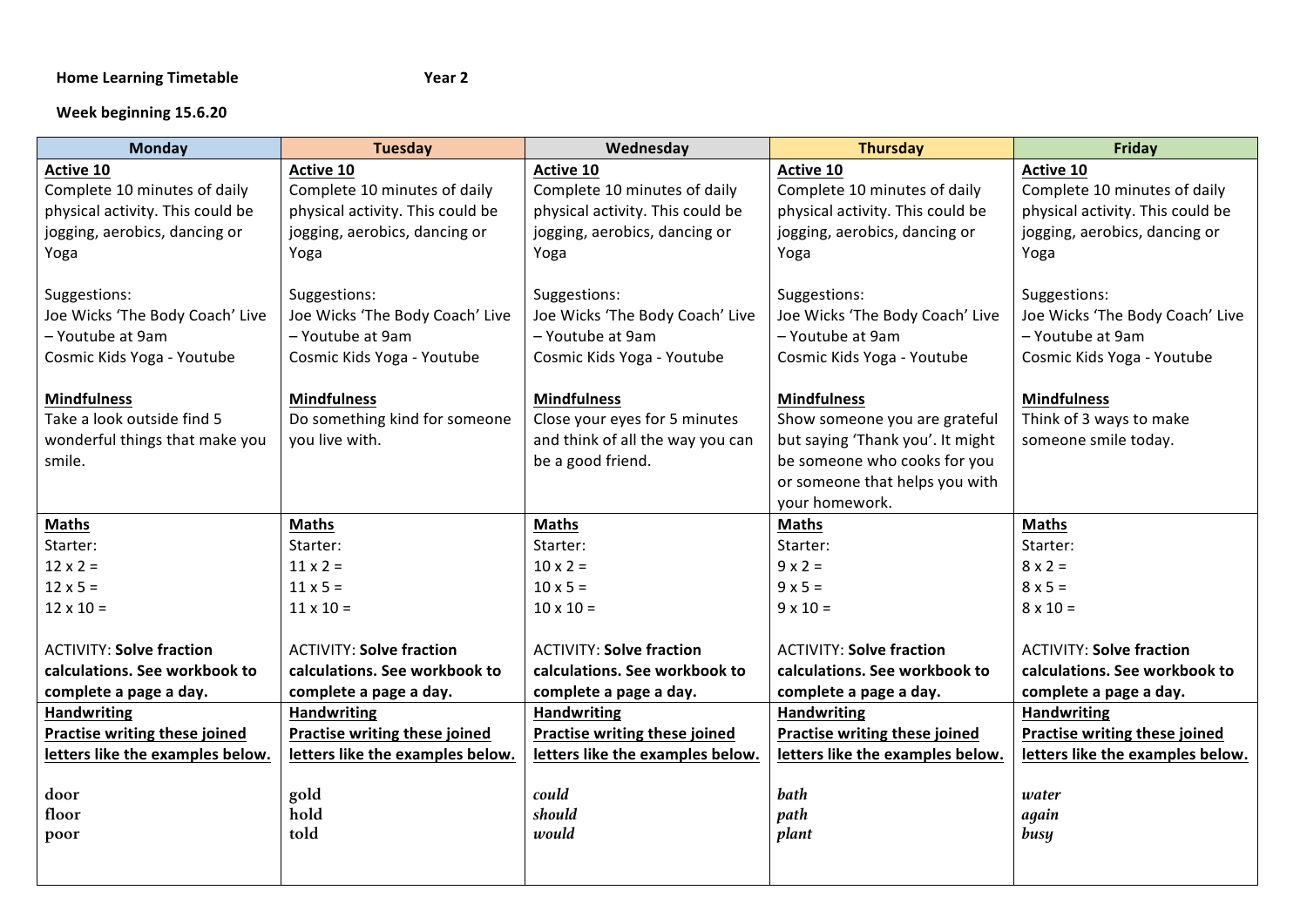| <b>English</b>                  |                  | <b>English</b>                         | <b>English</b>                         |                          | <b>English</b>                           | <b>English</b>                   |
|---------------------------------|------------------|----------------------------------------|----------------------------------------|--------------------------|------------------------------------------|----------------------------------|
|                                 |                  |                                        |                                        |                          |                                          | Writing: Write a character       |
| Comprehension-                  |                  | Comprehension-                         | Comprehension-                         |                          | Writing:                                 | description.                     |
| 'The washing machine box'       |                  | 'The washing machine box'              | 'The washing machine box'              |                          | Can you choose a character               | Adjectives<br>$\bullet$          |
|                                 |                  |                                        |                                        |                          | from a story that you have been          | Conjunction i.e.                 |
| <b>ACTIVITY: Read the text</b>  |                  | <b>ACTIVITY: Re-read the text from</b> | <b>ACTIVITY: Re-read the text from</b> |                          | reading and begin to plan a              | because, and, but                |
| Discuss the text with an adult: |                  | yesterday. Answer the activity         | Monday. Answer the activity            |                          | character description?                   |                                  |
| What is the story about?        |                  | sheet questions 1&2.                   | sheet questions 3&4.                   |                          |                                          | See word mats for some more      |
|                                 |                  | Remember to use full sentences         | Mark answers using answer              |                          | Appearance: What do they look            | examples you can use.            |
| Are there any words you do not  |                  | to answer each question.               | sheet for Day 2&3.                     |                          | like?                                    |                                  |
| know?                           |                  |                                        |                                        |                          | Ex: He has deep ruby spikes.             |                                  |
|                                 |                  | Can you find the answers and           |                                        |                          | Personality: How do they feel?           |                                  |
| Write a list of words that are  |                  | highlight them in the text             |                                        |                          | What are they like?                      |                                  |
| new to you and identify the     |                  |                                        |                                        |                          | Ex: He is very caring. He tries not      |                                  |
| meaning.                        |                  |                                        |                                        |                          | to breath fire around anyone             |                                  |
|                                 |                  |                                        |                                        |                          | because he knows it can get<br>very hot. |                                  |
|                                 |                  |                                        |                                        |                          | Setting: Where does he live?             |                                  |
| <b>Spelling</b>                 | Spellings        | Spellings<br><b>Spelling</b>           | <b>Spelling</b>                        | Spellings                | <b>Phonics</b>                           | <b>Phonics</b>                   |
|                                 | race<br>ice      | race<br>ice                            |                                        | race<br>ice              |                                          |                                  |
| Can you match the               | ceII<br>city     | cell<br>Can you choose five<br>city    | Can you match the                      | cell<br>$\overline{cty}$ | Lets focus on the 'oo' sound             | Lets re-cap the 'oo' sound.      |
| spellings to the                | fancy            | fancy<br>words and write               | spellings to the                       | fancy                    |                                          | Can you make list of word you    |
| endings?                        | lace<br>space    | lace<br>space<br>them in a sentence?   | images?                                | lace<br>space            | Lets hear the sound 'oo' and             | remember that have the 'oo'      |
|                                 | circle<br>circus | circle<br>circus                       |                                        | circle<br>circus         | make a word with this game.              | sound in them?                   |
|                                 | rice             | rice                                   |                                        | rice                     | Egg hunt game                            |                                  |
|                                 |                  |                                        |                                        |                          | See supported learning for               | Complete the activity            |
|                                 |                  |                                        |                                        |                          | website                                  | worksheet.                       |
|                                 |                  |                                        |                                        |                          |                                          |                                  |
|                                 |                  |                                        |                                        |                          | Complete activity work sheet.            | <b>Spelling</b>                  |
|                                 |                  |                                        |                                        |                          |                                          | Today you will complete your     |
|                                 |                  |                                        |                                        |                          |                                          | spelling test.                   |
|                                 |                  |                                        |                                        |                          |                                          | Ask your parent/carer/sibling to |
|                                 |                  |                                        |                                        |                          |                                          | test you on your spellings you   |
|                                 |                  |                                        |                                        |                          |                                          | have been practising this week.  |